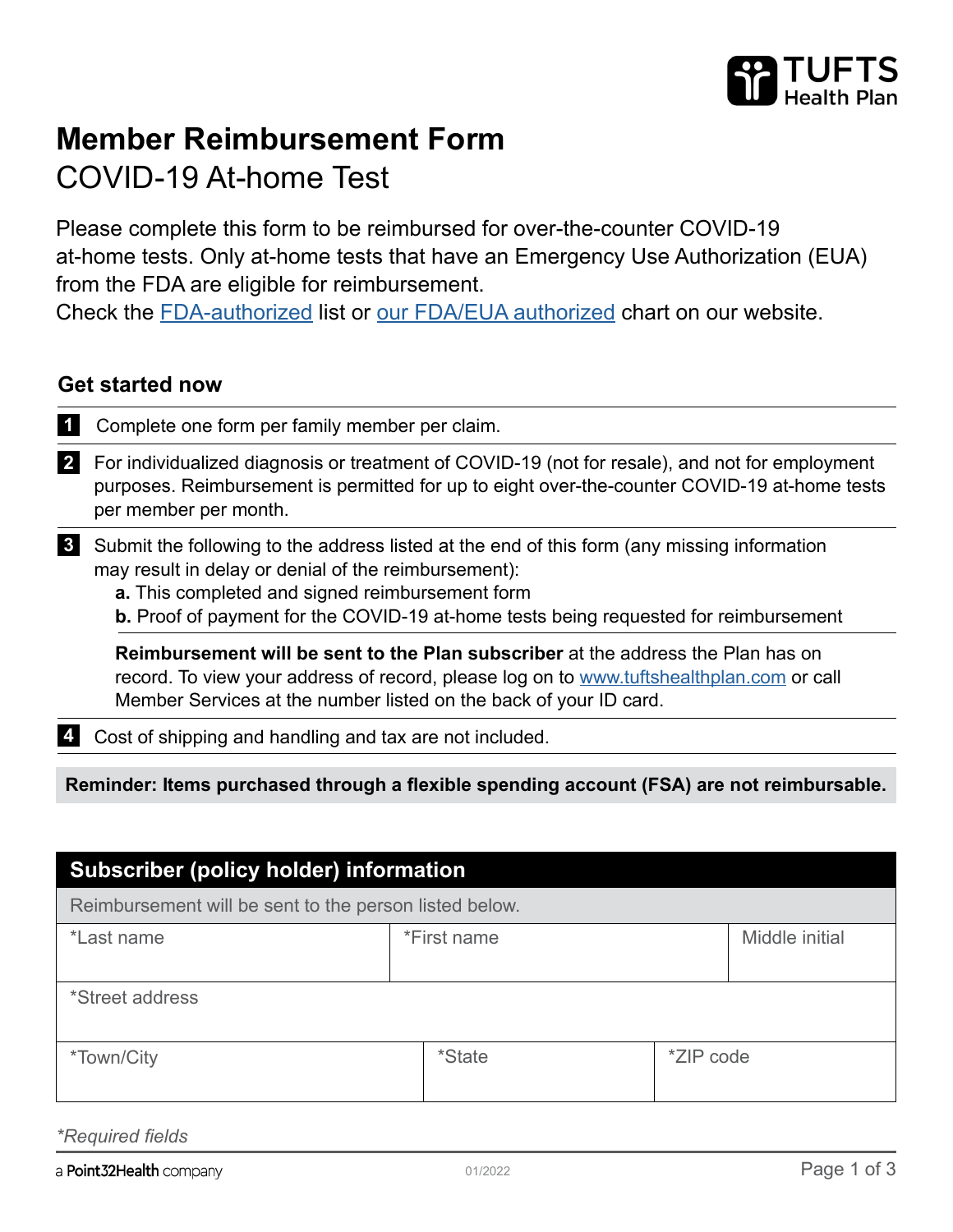

# **Member Reimbursement Form**

### COVID-19 At-home Test

### **Member information**

By providing your contact information below, you agree to be contacted by us via email and/or phone regarding your plan benefits and administration.

| *Last name                                                | *First name         |  | Middle initial    |
|-----------------------------------------------------------|---------------------|--|-------------------|
| *Date of birth (MM/DD/YYYY)<br>*Member's health plan ID # |                     |  |                   |
| Email address                                             | Mobile phone number |  | Home phone number |

| At-home test purchase information                                                                                         |                                                |                                |                                       |                 |
|---------------------------------------------------------------------------------------------------------------------------|------------------------------------------------|--------------------------------|---------------------------------------|-----------------|
| Please note that some test kits may contain multiple tests in a box. Please indicate how many<br>tests are per box below. |                                                |                                |                                       |                 |
| *Brand name of at-home test<br>(e.g., iHealth, BinaxNow, etc.)                                                            | <i>*Test name</i><br>(e.g., antigen self test) | *Number<br>of tests<br>per box | *Date(s) of<br>purchase<br>(MM/DD/YY) | *Amount<br>paid |
|                                                                                                                           |                                                |                                |                                       | $\frac{1}{2}$   |
|                                                                                                                           |                                                |                                |                                       | $\mathcal{L}$   |
|                                                                                                                           |                                                |                                |                                       | $\mathcal{L}$   |
|                                                                                                                           |                                                |                                |                                       | \$              |
|                                                                                                                           |                                                |                                |                                       | \$              |
|                                                                                                                           |                                                |                                |                                       | $\mathcal{L}$   |
|                                                                                                                           |                                                |                                |                                       | $\mathcal{L}$   |
|                                                                                                                           |                                                |                                |                                       | \$              |
|                                                                                                                           |                                                |                                | Total                                 | \$              |

*\*Required fields*